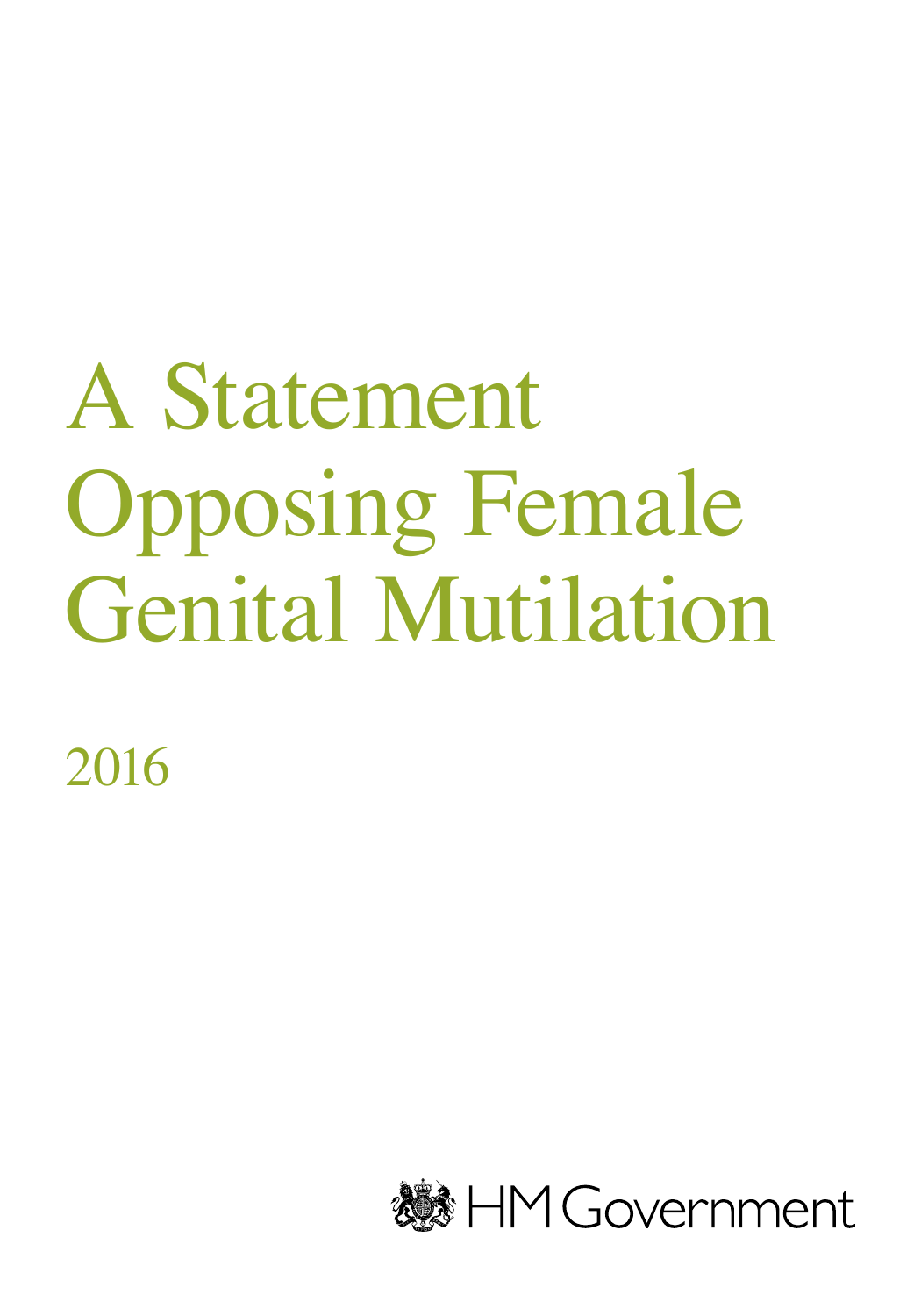Female Genital Mutilation (FGM) is child abuse and an extremely harmful practice with devastating health consequences for girls and women. Some girls die from blood loss or infection as a direct result of the procedure. Some women who have undergone FGM are also likely to find it difficult to give birth and many also suffer from longterm psychological trauma.

## What this statement is for: You

should take this statement with you when you go abroad. You can show it to your family. This makes it clear that FGM is a serious criminal offence in the UK with a maximum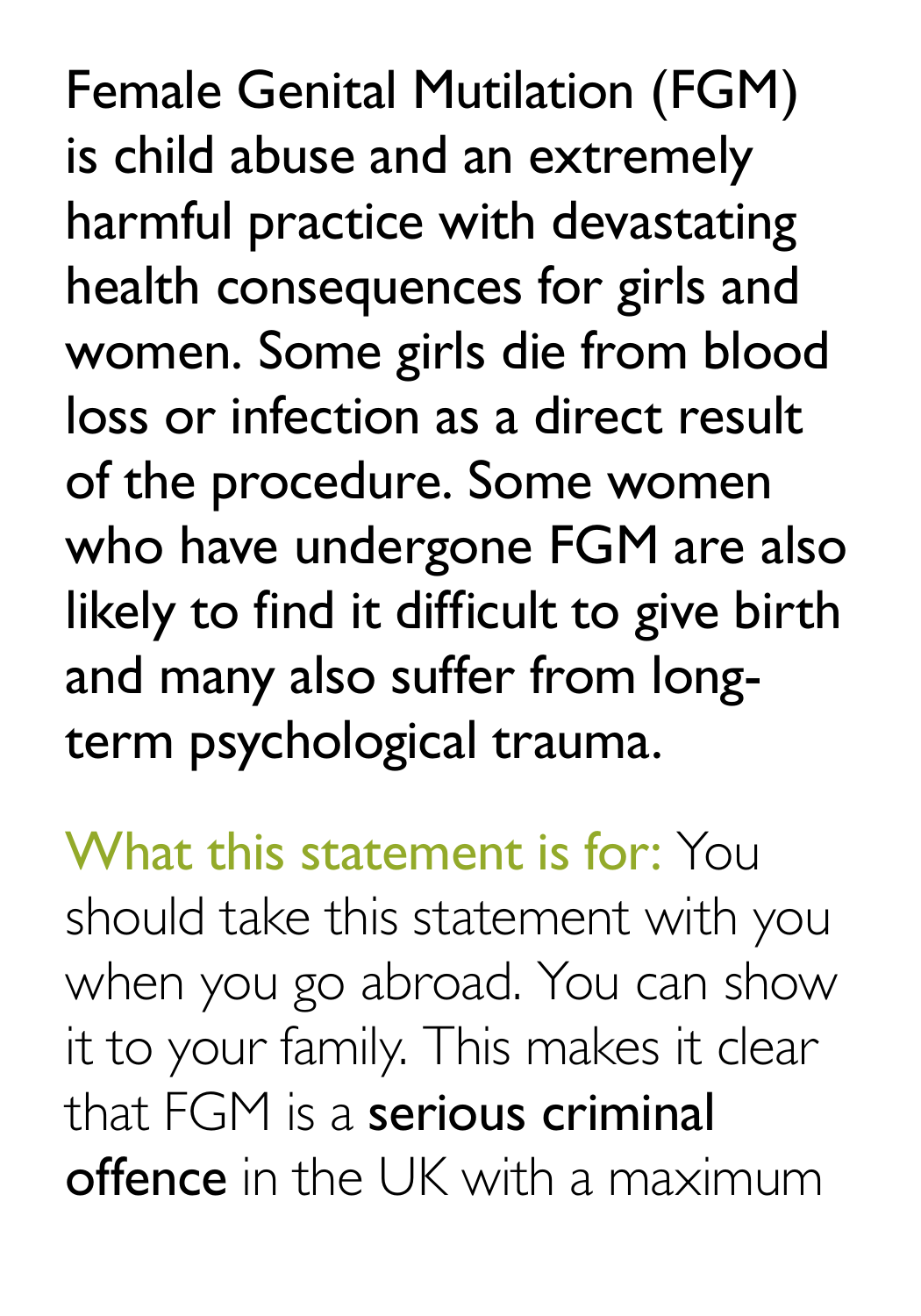penalty of 14 years in prison for anyone found guilty. Your parents, or whoever is caring for you, may also be guilty of an offence if they fail to protect you from FGM being carried out.

Keep this statement safe: You should carry it with you at all times – especially when you go abroad.

What is FGM: FGM is the mutilation of the external female genitalia for non-medical reasons. It is sometimes known as female circumcision or 'sunna'.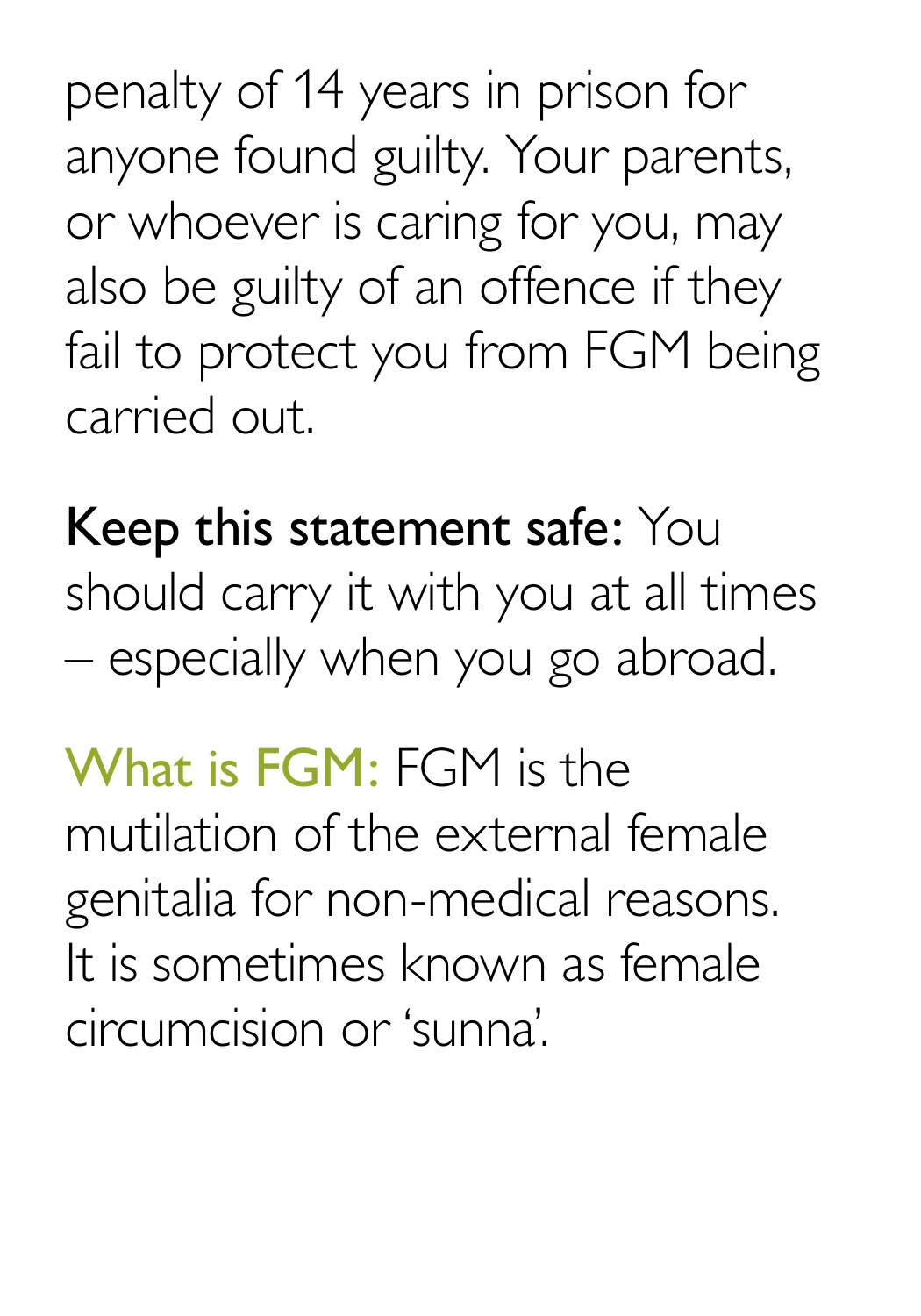## UK law: FGM is a crime in the UK<sup>1</sup> .

- Even if someone is taken overseas to undergo FGM, it is still a crime in the UK if the mutilation is done by a UK national or a UK resident.
- It is also a crime if a UK national or resident assists or gets a non-UK national or resident to carry out FGM overseas on a UK national or resident

1 In England, Wales and Northern Ireland, the practice is illegal under the Female Genital Mutilation Act 2003. In Scotland it is illegal under the Prohibition of Female Genital Mutilation (Scotland) Act 2005.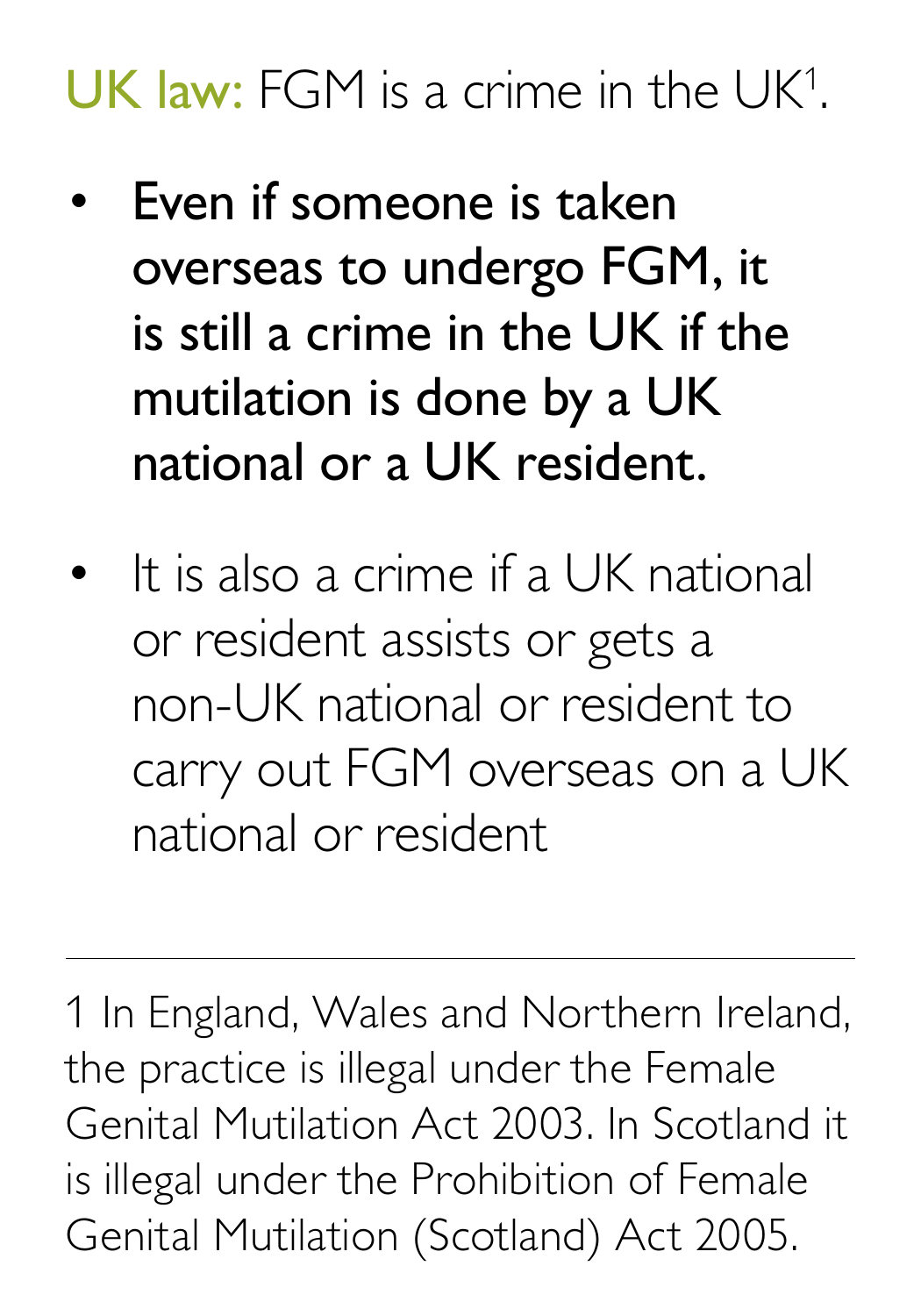• And if FGM is committed against a girl under the age of 16, each person who is responsible for the girl at the relevant time is guilty of an offence<sup>2</sup> .

Criminal Penalties: Anyone found guilty of an FGM offence – or of helping somebody commit one – faces up to 14 years in prison, a fine, or both.

Anyone found guilty of failing to protect a girl from risk of FGM faces up to 7 years in prison, a fine, or both.

2 In England, Wales and Northern Ireland.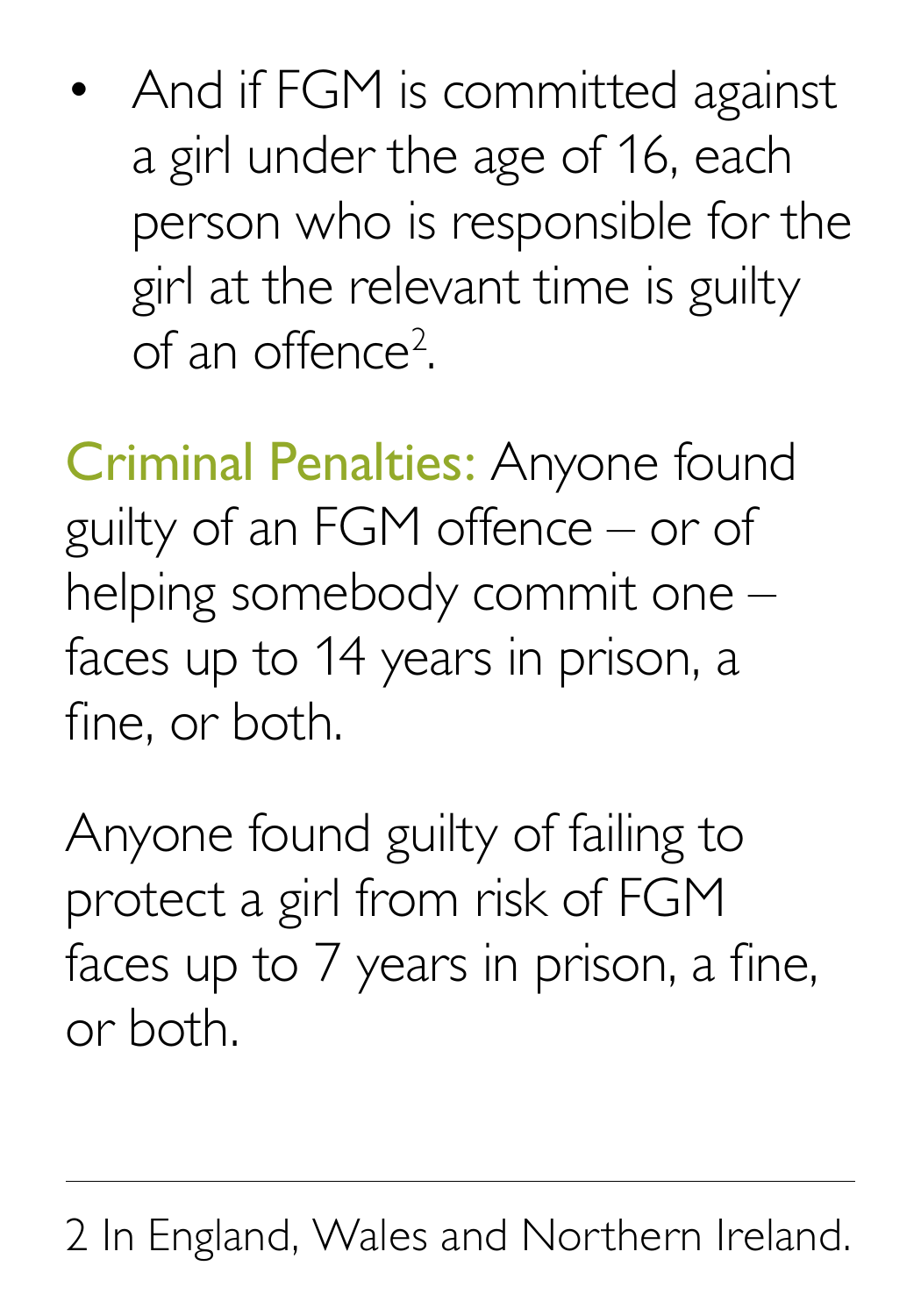Help and support: If you are worried that this may happen to you or someone you know, you can speak in confidence to a teacher, doctor, school nurse, social worker, police officer or any health, educational or social care professional. They will be able to help, support and protect you. If you are a victim of FGM and report it to the police, you will be given lifelong anonymity from the time an allegation is made.This means that no information may be published that could identify you as a victim of FGM, even if there is no eventual court case.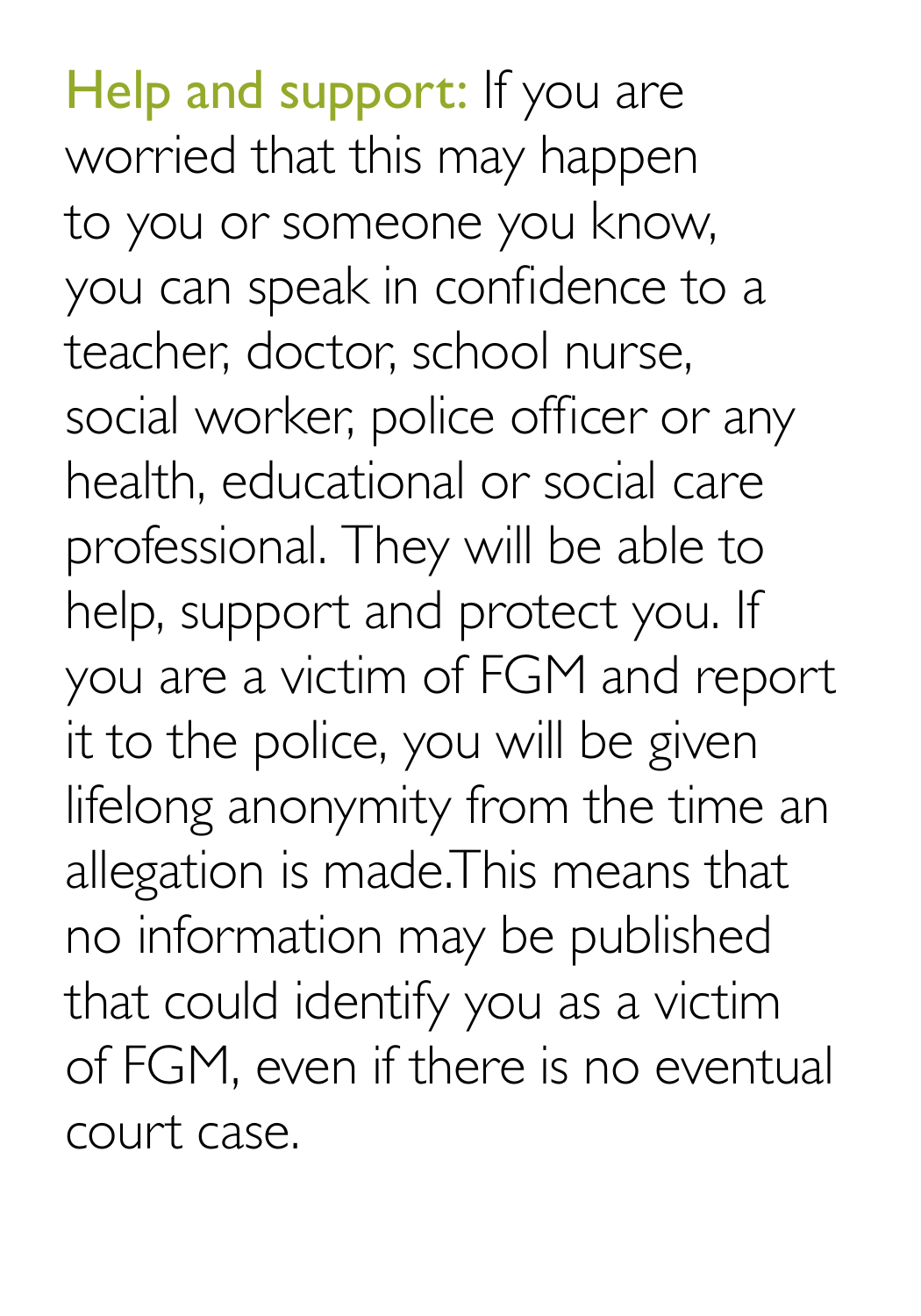If you are in the UK and are concerned that you may be taken overseas for the purpose of FGM please call the police by dialling 999.

If you are abroad and require help or advice please call the **Foreign** and Commonwealth Office on +44 (0) 20 7008 1500

You can also access help and support from:

NSPCC FGM Helpline: 0800 028 3550 Email: fgmhelp@nspcc.org.uk